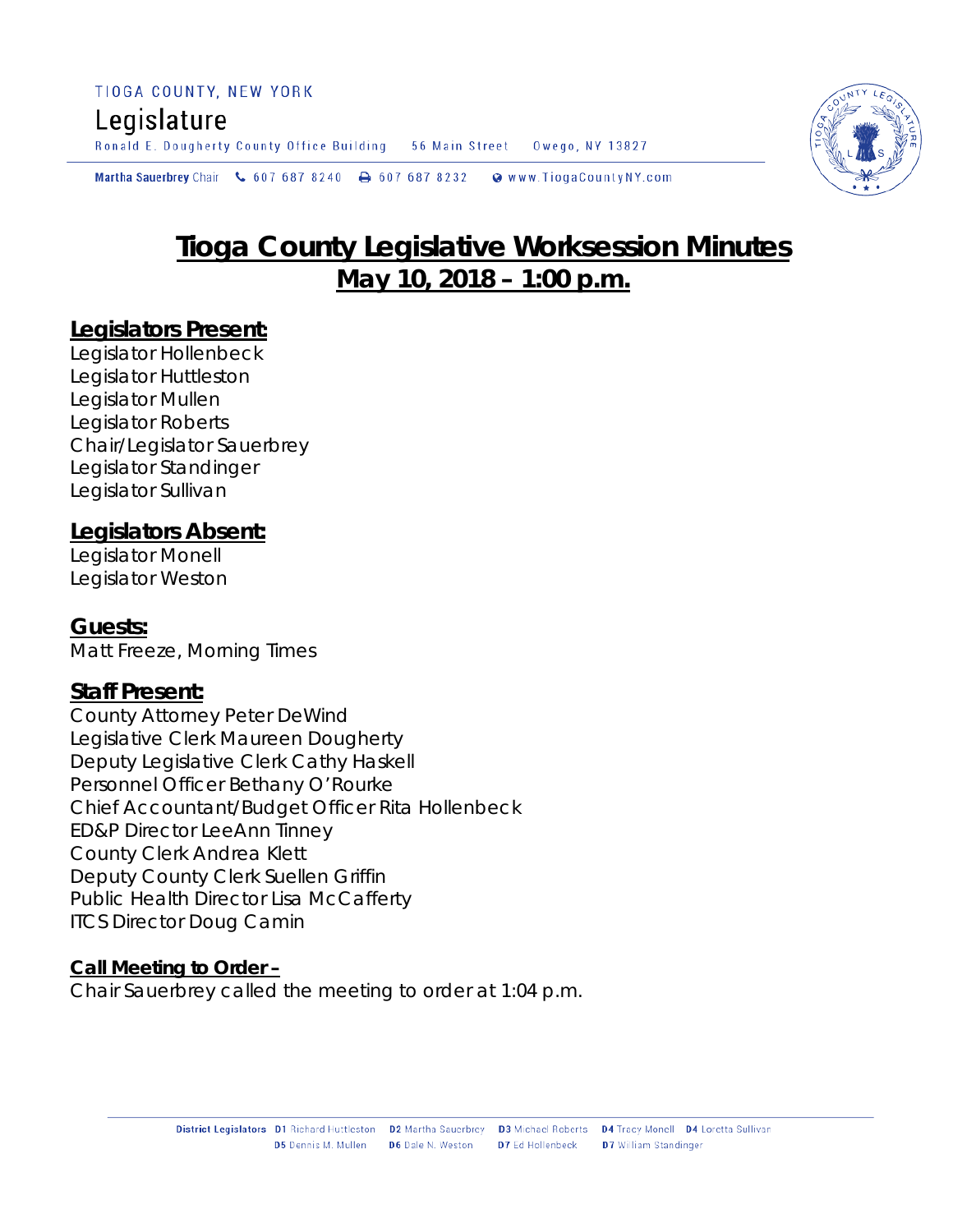## **Hire of Ag Economic Development Specialist:**

ED&P Director Tinney reported discussion occurred at last month's worksession regarding the hire of the Ag Economic Development Specialist position and changing the position from part-time to full-time in partnership with the Tioga County IDA without impact to the county budget through 2019. At that time, a question was raised as to whether the Tioga County IDA Board would support additional funds in the event the candidate needed family insurance coverage, as the initial figures presented were based on individual insurance coverage. Ms. Tinney reported the Tioga County IDA Board was agreeable to the additional funds, if needed, and adopted a resolution at this month's meeting in support of such.

Ms. Tinney requested Legislature consideration for the resolution to hire Mr. Baker to fill the Ag Economic Development Specialist position starting in June 2018. Resolution is included in the meeting packet for the May 15, 2018 Legislature meeting.

Legislator Sullivan inquired as to whether a discussion occurred with County Attorney DeWind regarding the use of funds from other sources. Ms. Tinney reported she did not discuss the IDA funding source with Mr. DeWind, however, previously a similar arrangement occurred with a former ED&P employee and the Tioga County IDA. Mr. DeWind reported he did not have any immediate concerns regarding the use of IDA funds to offset salaries/fringe, as these are straight IDA funds and not grant funds. The only exception would be if there were any limitations on the funds and Ms. Tinney reported there is none.

Legislator Roberts inquired as to whether a written agreement is necessary between the County and Tioga County IDA.

From a County financial standpoint, Ms. Hollenbeck reported Ms. Tinney indicated there is a zero budgetary impact, therefore, does not foresee any issues with the use of the IDA funds. However, Ms. Hollenbeck reported she would be in favor of entering into a Memorandum of Understanding (MOU) with the Tioga County IDA.

Legislator Sullivan reported the County reserves the right to re-evaluate the position at the time of the 2020 budget planning process.

Ms. Tinney reported she would work with Mr. DeWind to draft a Memorandum of Understanding between Tioga County and the Tioga County IDA and amend the resolution to include language regarding said agreement.

## **Approval of Worksession Minutes – April 19, 2018:**

Legislator Roberts motioned to approve the April 19, 2018 Legislative Worksession minutes as written, seconded by Legislator Hollenbeck with Legislators Hollenbeck, Huttleston, Mullen, Roberts, Sauerbrey, Standinger, and Sullivan voting yes with Legislators Monell and Weston being absent. Motion carried.

## **Action Items:**

Currently, there are no action items.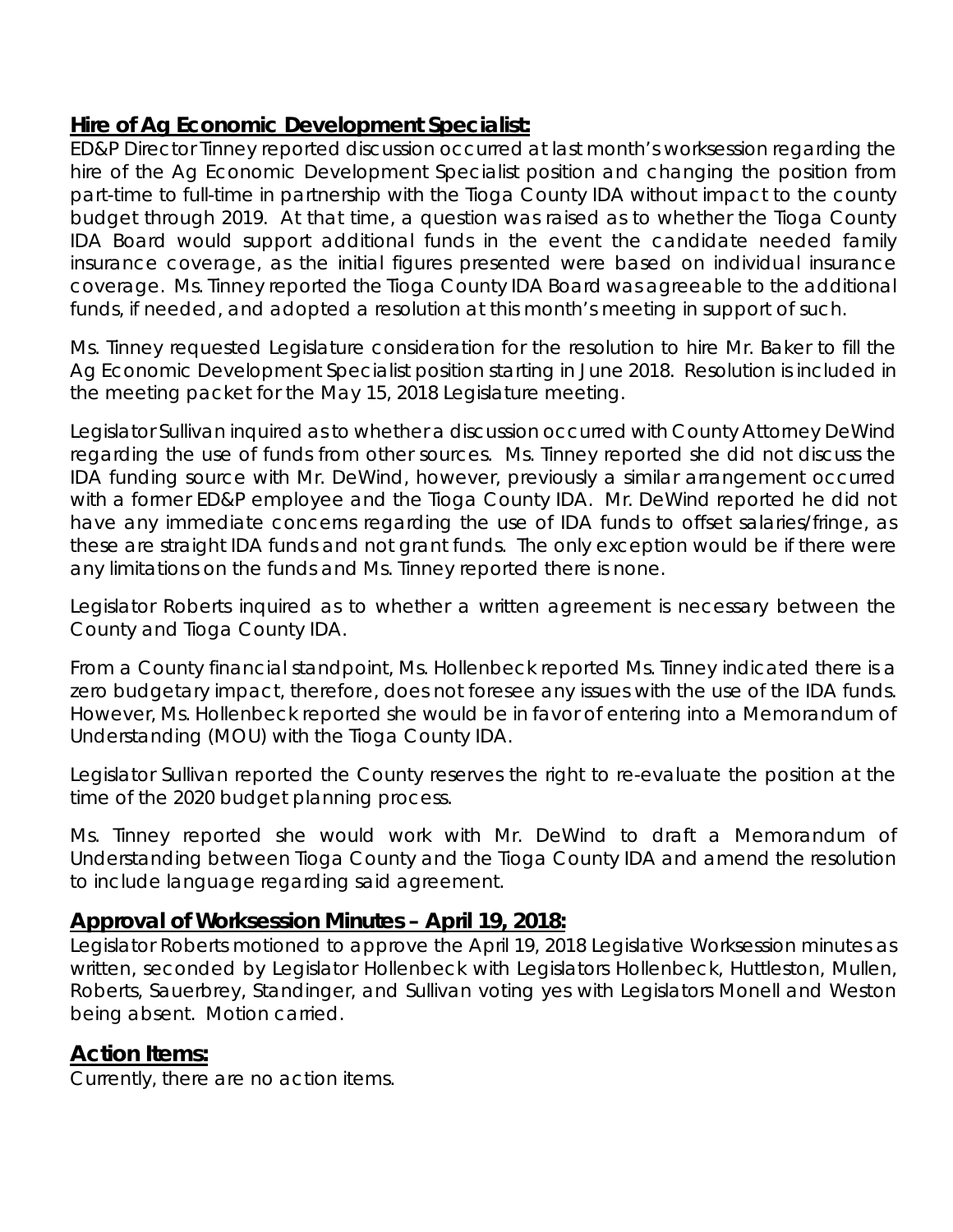#### **Legislative Support – Legislative Clerk Dougherty:**  *Approval of Legislative Support Committee Minutes – April 5, 2018:*

Legislator Roberts motioned to approve the April 5, 2018 minutes as written, seconded by Legislator Hollenbeck with Legislators Hollenbeck, Huttleston, Mullen, Roberts, Sauerbrey, Standinger, and Sullivan voting yes with Legislators Monell and Weston being absent. Motion carried.

Legislative Clerk Dougherty reported the following:

- The May Legislative Meeting is Tuesday, May 15, 2018, at 12:00 p.m*.* in the Hubbard Auditorium. The Finance/Legal Committee will meet prior at 10:30 a.m. in the Legislative Conference Room.
- Legislator Weston will do the prayer and pledge and start the voting process at the May 15, 2018 Legislature meeting.
- Legislative Budget is tracking well.

## **Moment of Remembrance for Sandra Junker –**

A moment of remembrance will be held at the beginning of the May 15, 2018 Legislature meeting for the recent passing of former Veteran's Service Director Sandra Junker.

## **Proclamation (1) –**

→ *Employee Recognition & Appreciation Week (5/14 – 5/18)* – ERC member, Steve Palinosky, will MC.

## **Recognition Resolutions (4) –**

- → *Recognize Michele I. Robins 34 Years of Dedicated Service – Social Services -* Legislator Standinger will read and present at the May 15, 2018 Legislative meeting.
- → *Recognition of Bernadette A. Frenz's 30 Years of Dedicated Service to the Tioga County Department of Mental Hygiene –* This resolution will just be noted in the minutes, as Mrs. Frenz is not attending.
- → *Recognition of Margaret Shuler's 34 Years of Dedicated Service to Tioga County Public Health –* Legislator Standinger will read and present at the May 15, 2018 Legislative meeting
- → *Resolution Recognizing Bryan Rockwell's 30 Years of Dedicated Service to Tioga County -* This resolution will just be noted in the minutes, as Mr. Rockwell will not be in attendance. Commissioner of Public Works Hammond will speak on behalf of this employee.

## **Proclamations (6)–**

- <sup>→</sup> *American Stroke Month* Legislator Standinger will read and present at the May 15, 2018 Legislature meeting.
- <sup>→</sup> *Think Differently Initiative –* Jenna Dyer, Public Health EI Coordinator, will read this proclamation and Legislator Standinger will also have an opportunity to speak.
- <sup>→</sup> *PTSD Awareness Month –* Legislator Huttleston will read and present at the May 15, 2018 Legislature meeting.
- <sup>→</sup> *Foster Care Recognition Month –* This proclamation will just be noted in the minutes of the May 15, 2018 Legislative meeting.
- <sup>→</sup> *Elder Abuse Prevention Month -* This proclamation will just be noted in the minutes of the May 15, 2018 Legislative meeting.
- <sup>→</sup> *Mental Health Awareness Month -* This proclamation will just be noted in the minutes of the May 15, 2018 Legislative meeting.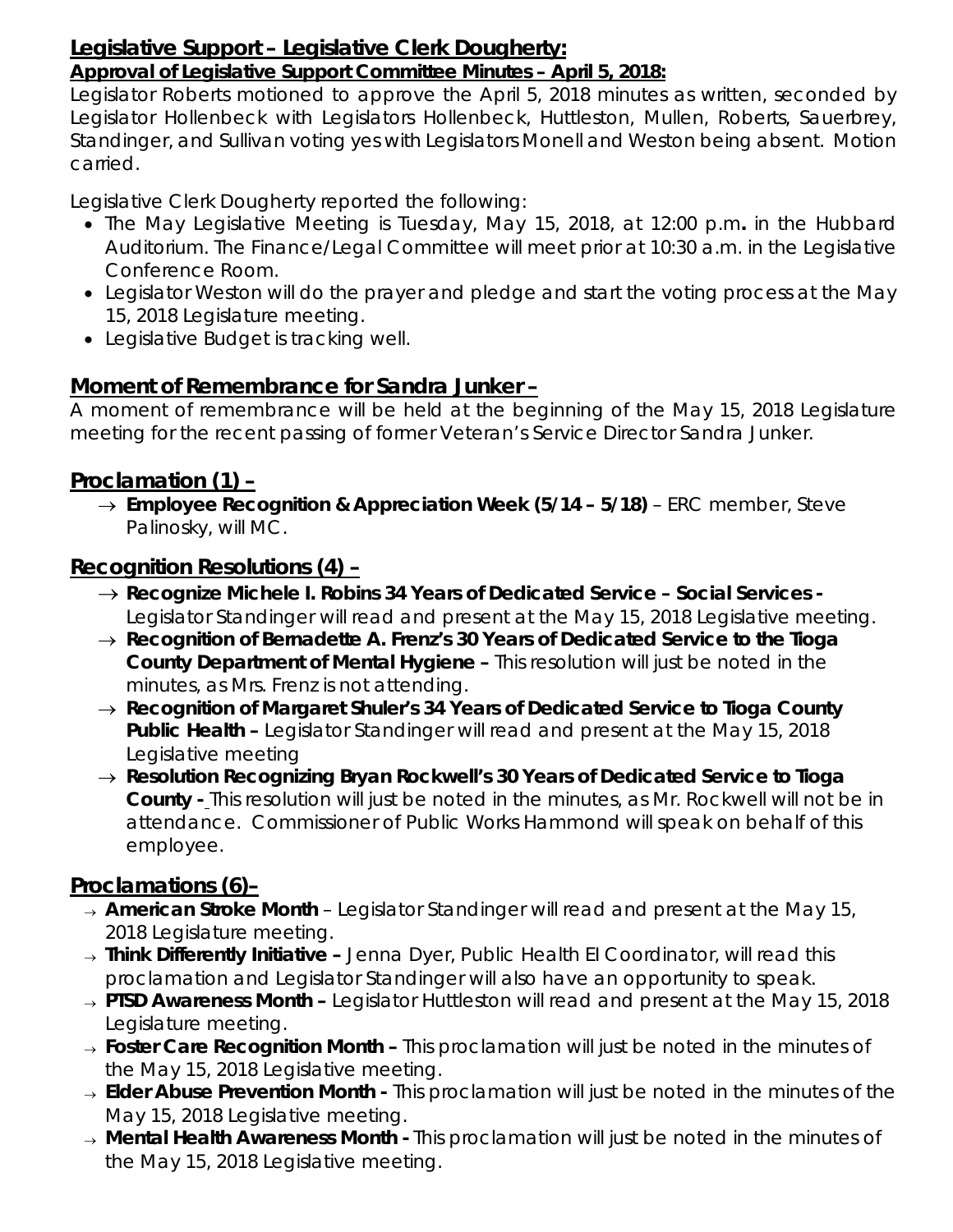## **Resolutions:**

All resolutions were reviewed for the May 15, 2018 Legislature meeting with discussion occurring on the following:

→ *Authorize NYS DOS Local Government Efficiency Program Grant Application for Countywide Information Technology and Communication Services (ITCS) –*  ITCS Director Camin reported he recently met with the State Grant Administrator and there is a grant pool available that goes through the Consolidated Funding Application (CFA) process. This grant allows for funding up to \$200,000 per municipality and is up to a 90% matching grant.

Legislator Sullivan inquired as to how this grant would work. Mr. Camin reported the County would be the applicant receiving the grant funds. On paper, the County would be required to purchase the equipment and provide the necessary receipts for grant reimbursement. Legislator Sullivan inquired as to whether the agreements with the municipalities would outline that all upfront costs would need to be reimbursed by each participating municipality. Mr. Camin reported language would be included in the inter-municipal agreement to reflect the municipality's responsibility for reimbursement. Mr. Camin reported the plan is for this to be net zero for the County.

Mr. Camin inquired and is waiting for a response as to whether the County's labor time is reimbursable with the grant and, if so, this would more than cover the remaining 10%.

Chair Sauerbrey reported the CFA process closes in July with award announcement anticipated in December 2018.

Mr. Camin reported the expected savings would most likely occur in 2019, but the set up expenses and the spending of funds will occur prior to the grant award announcement. Mr. Camin reported this grant is primarily funding the savings the municipalities would be expending to come on board with this plan.

Legislator Sullivan inquired as to whether the County is running the risk of expending funds if the County is not awarded the grant. Chair Sauerbrey reported the County is going to spend funds no matter what due to the Shared Services Initiative and the municipalities would be held responsible for the costs if the grant were denied.

#### → *Create Position and Authorize Appointment of Full-Time Motor Vehicle Examiner (County Clerk's Office) -*

Legislator Roberts inquired as to whether this is a new position.

Legislator Mullen reported this is bringing back and filling a full-time position that was abolished in 2015. Legislator Mullen reported the part-time position would move over to the County Clerk's office.

Legislator Sullivan reported the DMV revenue has significantly increased with the volume of transactions occurring and this position resolves the conflict of issue related to the need for two people to do the enhanced licensing process.